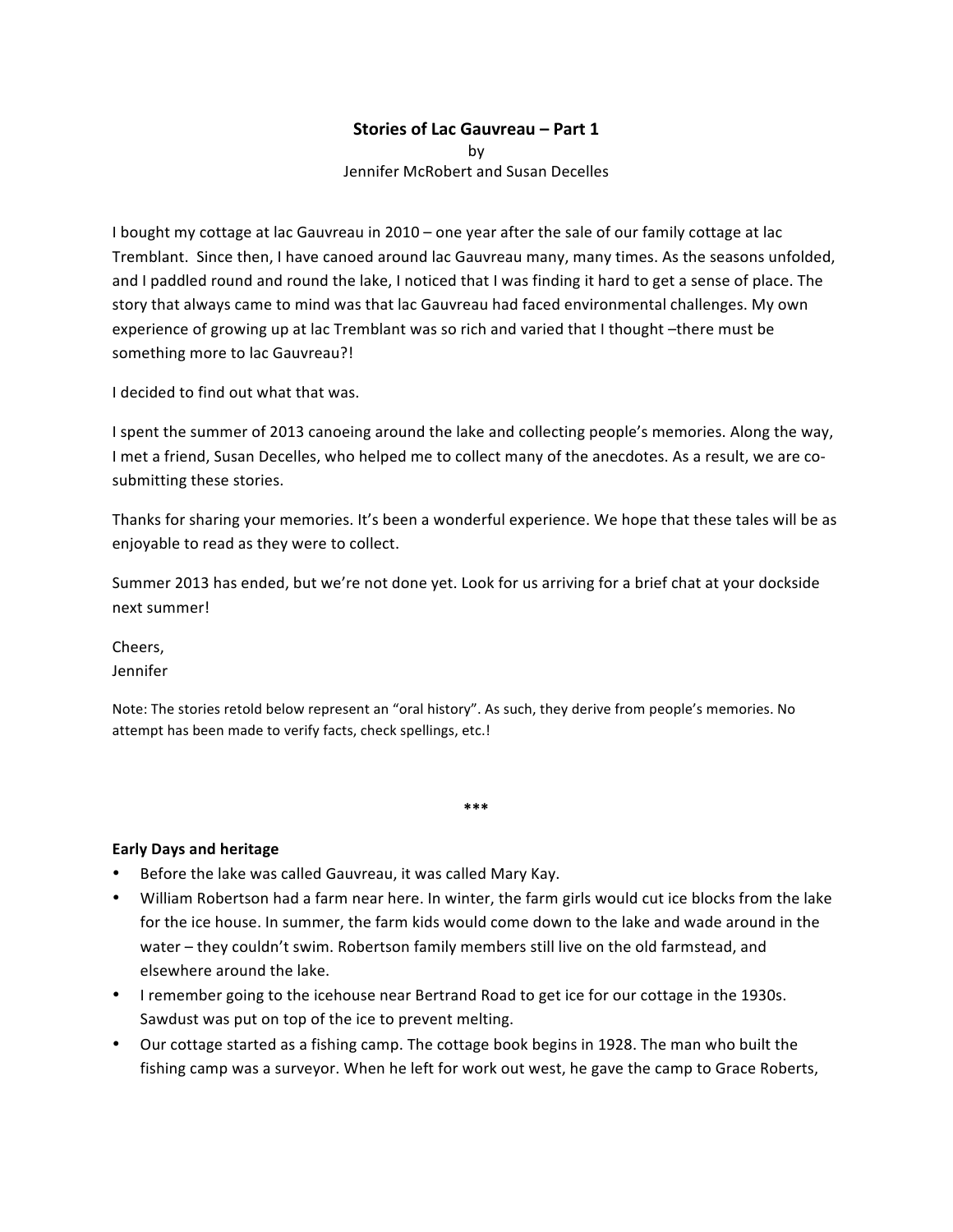who was then a widow with three young children. Descendants of Grace Roberts still own lakefront properties, so the family has been on the lake for generations.

- There was no electricity in the early days. Trucks went around selling vegetables, meat, milk and bread to cottagers.
- Patrick Reid's father had lots of cows, and some of them drowned in the lake. We used to steal the corn that Mr. Reid grew for his cows!
- M. Patineaud's house, a log cabin, was brought over the ice to its present location on Chemin Pilon.
- We used to buy our ice at a house along the 366. The ice itself came from lac Gauvreau. We would set our beer out in a laundry tub and then cover it with ice and hay to keep it cool.
- In the old days, you could get incredibly good fresh cream in Masham!
- Unlike the cottage kids, we farm kids had to do chores all day. If we were lucky enough to know a cottage kid, we might go for a swim at the end of a working day. Or, more often than not, it was a rainy day – because those were our days off. Once in a while, a cottage kid would spend the day working on the farm, just to see what it was like. One day was usually enough.
- I went to the one-room school house –Mrs. Moore's school. We used to play with the goats across the street at recess. In winter, we went sliding in Riley's field. At school, the girls cleaned the chalkboards and swept with dust bane. The boys got water and kept the stove going. Younger classes sat at the front and older ones sat at the back. Not a great education for most of us, although there were some serious students. Mostly, the French and English families kept to themselves, although a few families would send their kids to school in the other language – to ensure their kids were bilingual. One of my favourite memories relates to times when there would be a quick thaw and freeze during the winter. We would go out on the stream behind Fred Prentice's place and skate between the trees. It was a perfect rink. We used to play Crack the Whip: everyone would line up and hold hands. The first person in line held onto a tree. The rest of us skated around as "the whip".
- I remember party lines on the phone and having to listen for our double ring!
- Nowadays, there are lots of businesses nearby. When we first came here, there were hardly any  $$ just a dépanneur in Masham and a stand where you could buy French fries.
- Like many lakes in the area, lac Gauvreau went through an evolution from farming lots to cottage lots. I was born and raised in Rupert. My parents owned a farm on Mahon Lake. They didn't flog the cottage lots.
- When we first came to lac Gauvreau, many families lived in very humble homes. It's amazing to see the houses going up around the lake today  $-$  the lake has really changed over the years.
- Most of the lots in our area were sold to cottagers by a M. Hercule Byron.

# **The Gauvreau family**

- The Gauvreau family gave a lot of land to the church, which is how the priests came to be here. People used to do that kind of thing in those days. The church later sold the land.
- The Gauvreau family used to collect the mail for us. We would paddle over to their house in the evenings and pick up our mail!
- One of the Gauvreau relations still lives on Chemin Charlevoix. I think that may be the old Gauvreau farmstead.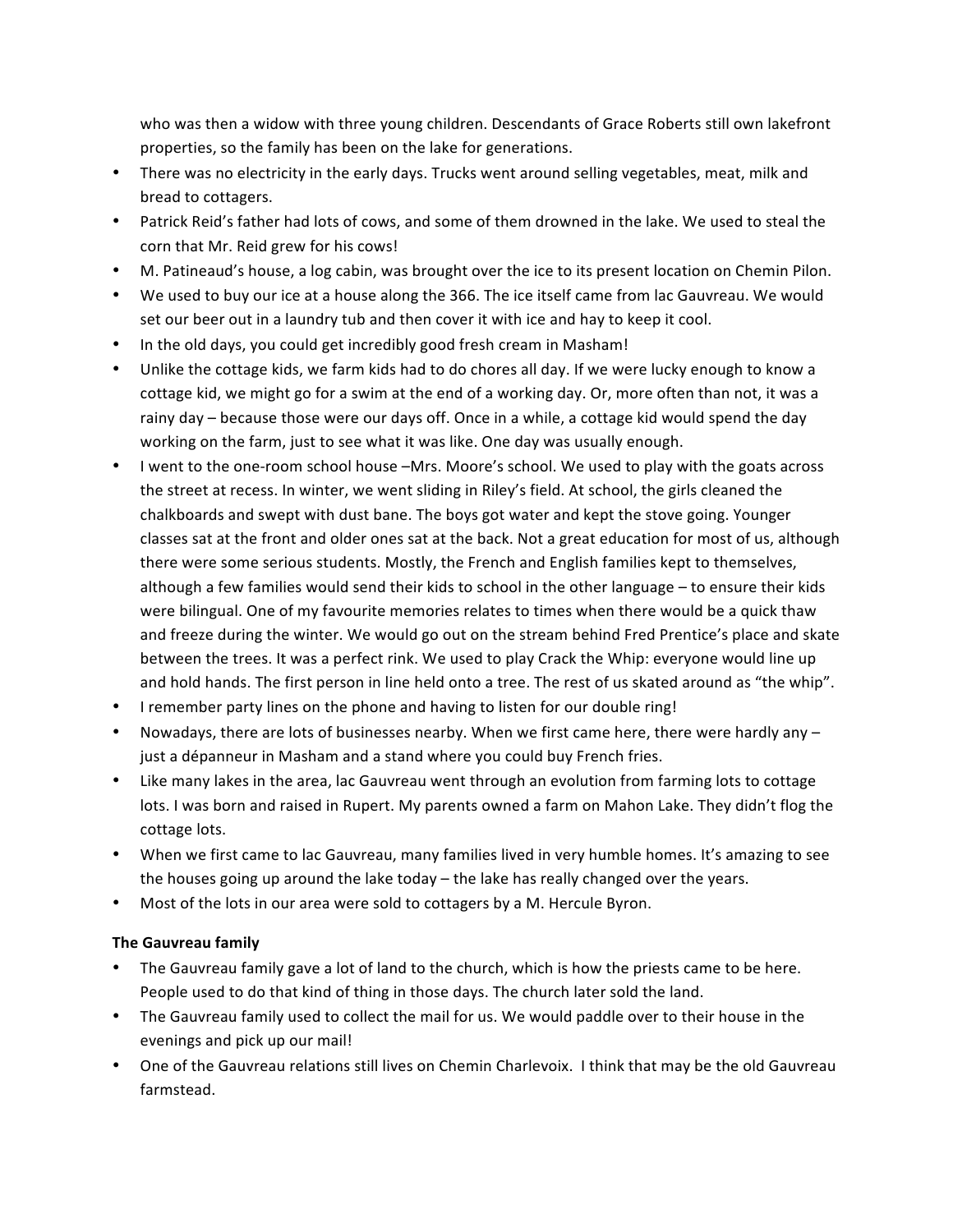- There is a book on the Gauvreau family in the local history section of the library. The first generation Gauvreau in Sainte-Cecile-de-Masham, Wenceslas Gauvreau, married Mary Berton.
- The Gauvreau family no longer has much by way of lake access. Just a small bit of land along the creek with the waterfall.

### **The Priests**

- A few years back, we bought our long-time neighbour's property. The property has many levels or  $terraces$  built into it, with pathways and beautiful stonework  $-$  all done by the priests. The priests had a cook-house on the property. The cook-house was later made into a garden. We restored the cook-house garden, which was overgrown. There is also an altar – although it has deteriorated – and a natural spring. We think that the priests may have gotten their drinking water from the spring.
- The priests had a retreat house on Chemin Charlevoix. Monseigneur Charlevoix used to live on that road. There is a cross - Saint-Anne's Cross - nearby.
- On the feast of Saint-Anne, we used to come down to the dock with our blankets to watch the priests go by. They would go around the lake in a procession of row boats – long boats with at least two sets of oars – and they would sing songs. The people around the lake would sing out their own folk songs -like "Auprès de ma blonde" or "Allouêtte" - and the priests would join in!
- On the night of the feast of Saint-Anne, the priests would light a bonfire on the small rock outcropping beside Isle Saint-Anne.
- The priests had a diving platform over in Bay Saint-Anne. They would dive off wearing long black pants, without tops on. They didn't like to be watched.
- Priests of some sort used to live on the island many years ago. They would go out in their canoes at night and chant. It was such a peaceful sound!
- Once there was a fire on the island everyone went out in their boats with buckets acting as a fire brigade of sorts.
- The priests used to walk around the island saying their prayers at Stations of the Cross that were set up along the trail.
- There was a chapel or altar of some sort on the island and Mass was held there in the summer months. People would go to Mass by boat. We used to go over to the island to picnic.
- The large rock that juts out on the southwest side of the Island used to have "Sainte-Anne" painted on it. There was an altar on the island, where mass took place on Sundays. People tied up their boats at the rock, and used the steps leading up from the rock.
- As far as we know, the island was never the emplacement for a church, per se. Rather, it appears as if it served as the sort of contemplative retreat from the retreat house which formerly stood on the shores at Baie Sainte-Anne. Run by the Oblates, I think, so that may be a source of info.
- People remember evening prayer-type processions on barges complete with candles and pump organ - over to the island as late as the early 50s.
- As a kid, we used to regularly walk around the path that circumnavigated the island shore.
- It takes about 20-30 minutes to walk the island trail. We went there before the island was sold.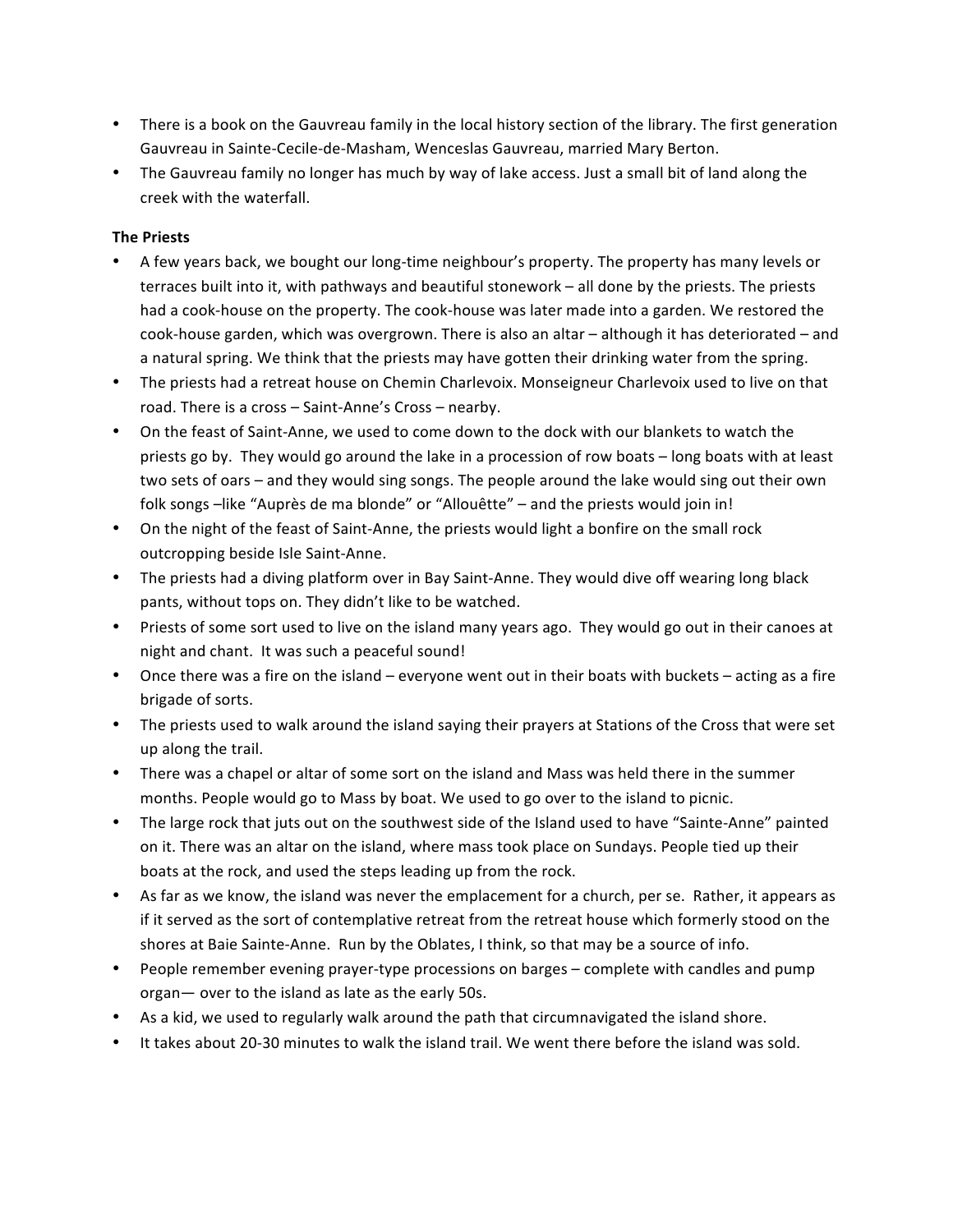- Some guests who visited at the "turret place" remembered the priests as quite a presence on the lake  $-a$  bit intimidating from their perspective– out in their boats, dressed in their robes and singing songs!
- We think that Monseigneur Charlevoix had some sort of connection to the wars in Europe, because when he died, he went to the National Defense medical centre. Also, we have a photo of him receiving a military award. When father Charlevoix died, they sold of some of his things. We bought a beautiful ornate antique table that we think came from Italy. It is very unique.
- The Rédemptoristes originated as Italian missionaries devoted to labouring among the neglected country people near Naples.
- The fathers built Villa Saint-Gérard on lac Gauvreau in 1919. It was a large, plain white house. Saint-Gérard is the patron saint of unborn children. He is connected with the Virgin Mary and Saint-Anne.
- Saint-Alphonse was also a figure associated with the Rédemptoristes. There is a Baie Saint-Alphonse on the lake.
- Rédemptoriste fathers looked at my house three times before it was sold a few years back!

# **Generations at the cottage**

- Spending summers on Gauvreau Lake as a child made for perfect, childhood memories. Now my kids get to do the same thing. I hope they look back on their summers with the same fond memories I had here.
- Two other sets of relatives used to have cottages on Gauvreau Lake. It was so much fun boating to each other's cottages to visit!
- I love how cottages have been passed down from generation to generation.
- My partner and his family have been coming here for about 30 years. My dad, who is from Brazil, came to visit us at Gauvreau Lake. He had never been on a lake before. When he got into the canoe, he wouldn't listen to our instructions. Of course, we ended up capsizing! The good thing was that my dad lost his fear of water.
- Our family has been coming to the campground for 25 years three generations now.
- The campground lets people launch their boats and treats its neighbours with respect.
- We started out renting from the Reid family, and we bought our cottage about three years ago. This is our first family cottage. It means a lot to me because my dad and I have worked on the cottage together and because I am a co-owner.
- When grandma died in 1961, our mothers flipped to see who would get the lot and who would get the cottage. In the end, it worked out that everyone was happy with what they got!
- I have been coming to this lake for about 46 years. Initially, my parents rented a cottage. Our neighbours were Mr. Hogg and his second wife, Mary Josh. They had 3 sons -stepsons for Mary. Mary was a home economics teacher and she taught me how to cook. She used to joke that I was her first born. We got our own land when two nearby properties became available. There were two families that wanted them and we drew lots to see who would get which one. Our family ended up with the one we wanted! Mr. Crevier sold us the lots.
- My daughter's friend lives in a cottage that her dad built. Her family has owned land around the lake for over a hundred years.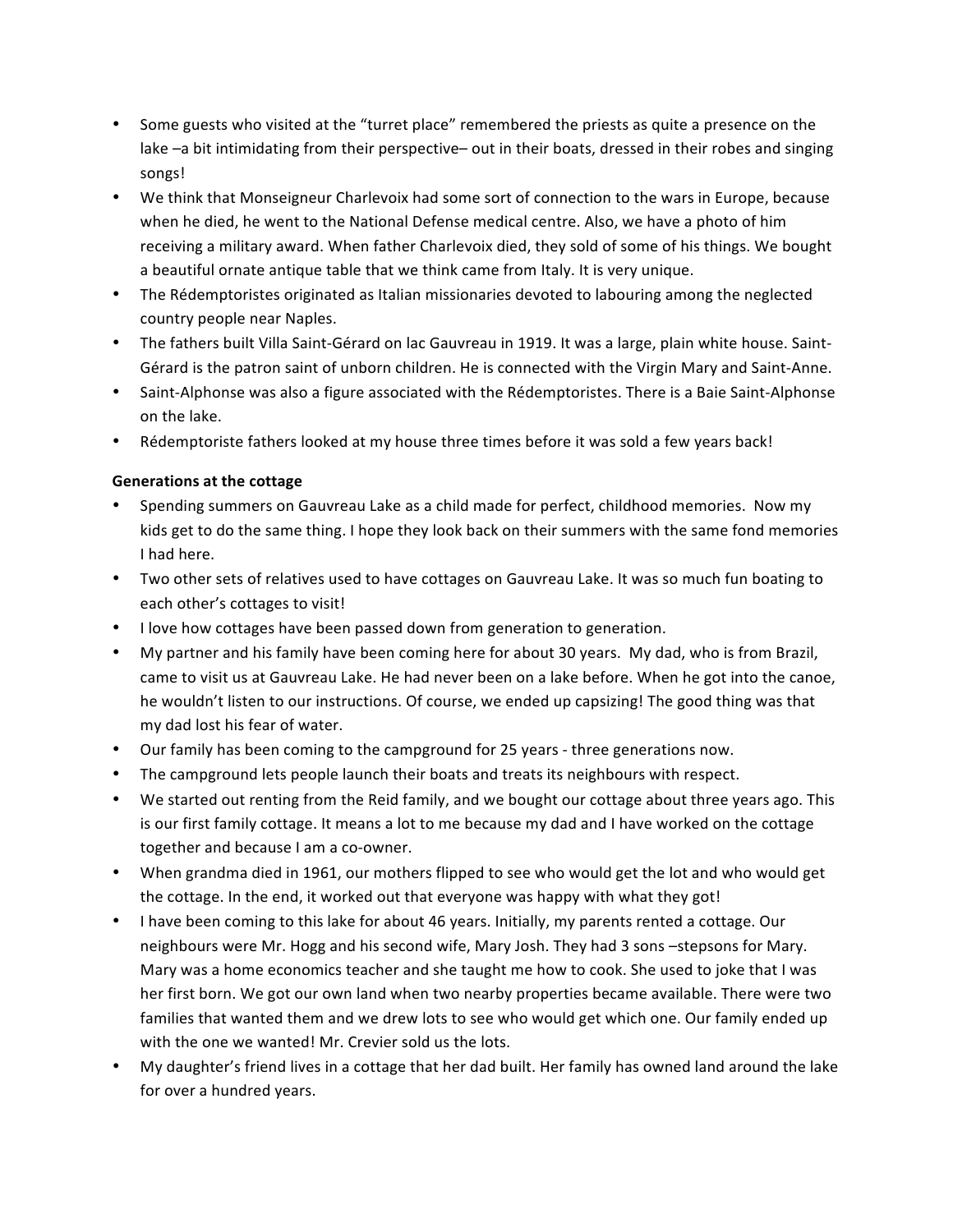- Our cottage was once one of the nicer properties on the lake. Now it needs to be torn down. For the past few years, it's been difficult for our family, because our dad loved this place so much. Happily, we intend to rebuild – and our plans for the house and property have been inspired by a desire to build the cottage that my dad always dreamed of.
- The original part of my cottage was built in 1936 according to a M. Robinson, the son of the original owner, who now lives in Hull. However, the first deed for the cottage dates to 1952.
- The cottage that I bought had been in another family for 60 years. I'm glad to say that the former owner and her sisters still visit me here. Also, a brother-in-law has overseen renovations on the property, so the family still has a real connection to the cottage.
- When we first came here, there was no road to the house. In winter, we brought the kids here on toboggans.
- Our family has been coming to our family cottage on Chemin Joy for about 70 years.
- My parents bought our chalet in the 1960s. When my father died in 1998, he left the cottage to me. After my father died, I lived in the cottage, year-round, until 2010.
- The lakeside community is really a series of smaller communities that have grown out of road associations and bays. It tends to be the same people, year after year, who take responsibility for managing the roads and the environment!

### **Childhood memories and friends**

- I smoked my first cigarette, at 14 years old, on Robertson Road. It was night time and my friend encouraged me to do it, as she had done it many times. Afterwards I went home to my cottage, talked to my mom, and went to bed - all without chewing gum or doing anything to hide the smoke smell. My mom must have known, but never said anything!
- I loved having during-the-school-year friends and summer cottage friends. I loved having a bedroom in my cottage and one at home; I thought I was so lucky having 2 bedrooms! And I was!
- When I was a kid, there were six cottages that all had kids close to my age, and we hung out all summer. We swam together, had bonfires together, tried to sneak alcohol together, played board games at each other's cottages, etc. Not everyone keeps in touch with each other, but I'm sure that a few times a year we all think of each other and the fun times we spent together at the lake.
- Swimming, waterskiing, tubing, kayaking and jumping on the trampoline!
- The lake is so beautiful. It's the perfect size! It's become a home away from home. My girlfriend and I love being able to share this place with our friends.
- Growing up, we had lots of cottage friends in the area. Some of them are still living here, which is a comfort to me.
- When I was young, there were lots of fireworks to celebrate the Saint-Jean holiday!
- My nephew and his brother once found an old wooden boat abandoned on the lake. They "stole" their father's engine, put it on the boat and went for a ride to the campground. The boat sank and they almost drowned! Later, we found the sunken boat, brought it back up from the bottom of the lake, and got the "stolen" engine back.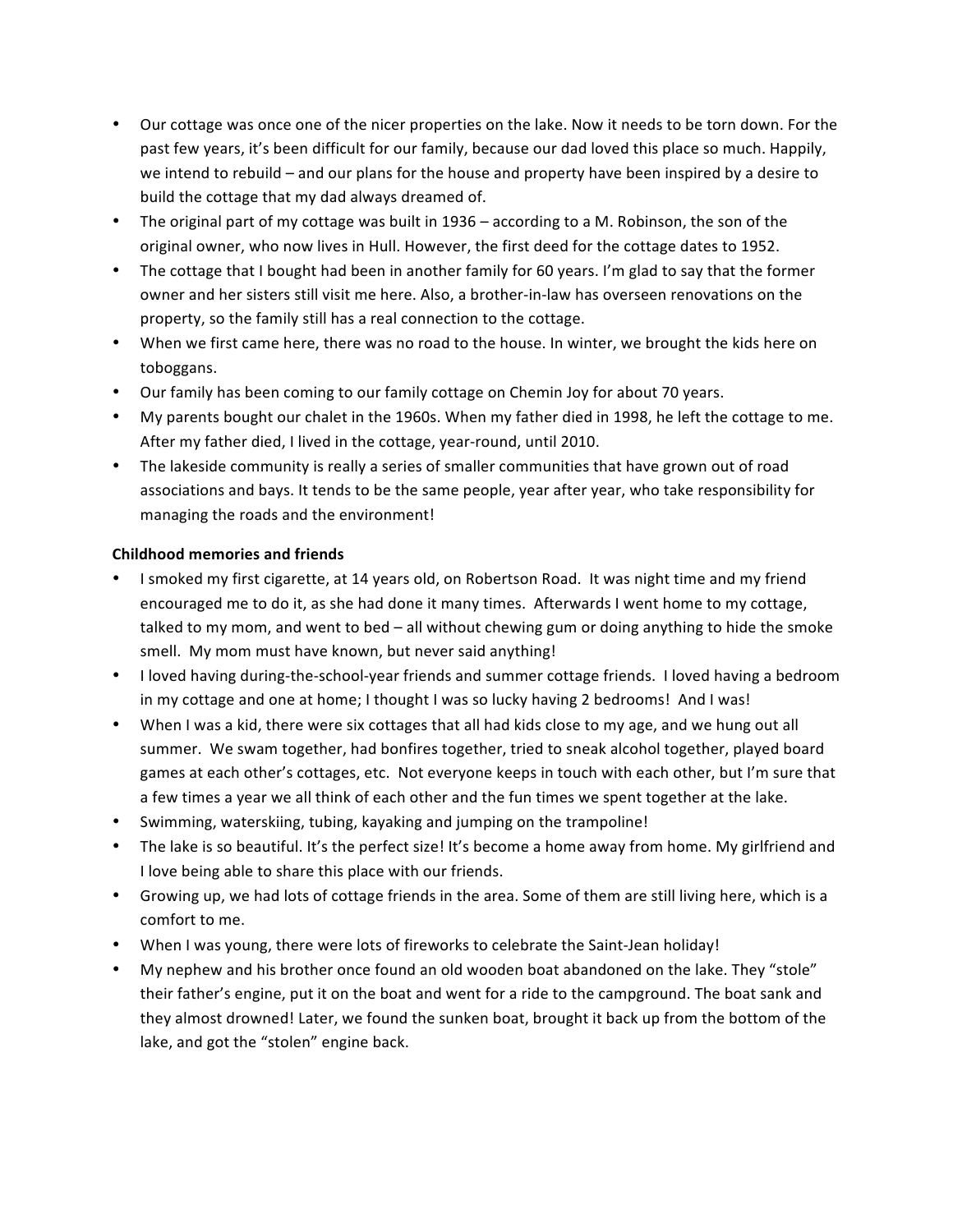### **Summer love**

- Years ago, I moved to Gauvreau from Manhattan, at the end of November. It was a HUGE shock!! My boyfriend and I had been long-distance dating for over a year and it was getting expensive. We knew someone had to move, and I decided that it would be me. I was homesick for noise, crowds of people, cars, taxis, getting takeout food at any hour of the day and subways. However if I hadn't stuck it out, my then-boyfriend wouldn't have become my now-husband and I wouldn't have my wonderful children!
- Our sister married our cottage-neighbour's brother.
- I read in an article that the castle house was built by a husband for his wife simply because the wife had always wanted to live in a castle. How romantic!
- There used to be a hotel in Masham where they held dances. I went there once and danced with a cute guy. He was so drunk that he fell down. That was my first and last dance in Masham!

### **The environment**

- As a kid, I remember washing and conditioning my hair in the lake!! That was years ago before we all became environmentally friendly.
- When the island went up for sale, we were worried about some contractor coming in and building condos or lots of cottages. Thank goodness that didn't happen!
- We'll always remember the good old outhouses! I remember that sometime in the 1950s there was a caterpillar infestation. We had to put towels over our heads as we ran out to the outhouse so we didn't get covered in them!
- There have been so many studies on the lake. More emphasis and money for restorative efforts on the waterfront would be better than more studies and letter-writing!
- Many of the properties on our road had garbage buried right into the lots, including larger items like fridges and stoves. Sometimes people threw bigger items right into the lake.
- The two cottages that burned down on our road were simply plowed into the lake.
- In the 70's, some people would set washing machines up along the shore. There would be an intake pipe from the lake and an output pipe directly back into the lake!
- The municipality changed Parent Creek from a natural winding stream, which slows the flow of water, into a straight line. This is bad because the water flows too quickly into the lake from the farmlands above. The reason this was done was to settle a property dispute. Now the government refuses to fix the problem or even allow us to fix it, citing (new) regulations that prevent the altering of watercourses. This is ironic and unfair.
- The campground has worked hard to comply with everything they have been asked to do. It's clean here. They moved the road, moved the trailers, and installed flush toilets and septic tanks (which they empty on a regular basis).
- Once, we caught an engine while out fishing!

### **Wildlife and animals**

When I was around 16 years old, I found a turtle near the beach. In those days, there was a biology professor living on Chemin Gervais. He estimated that the turtle was about 100 years old. Amazingly, the turtle was also preparing to give birth!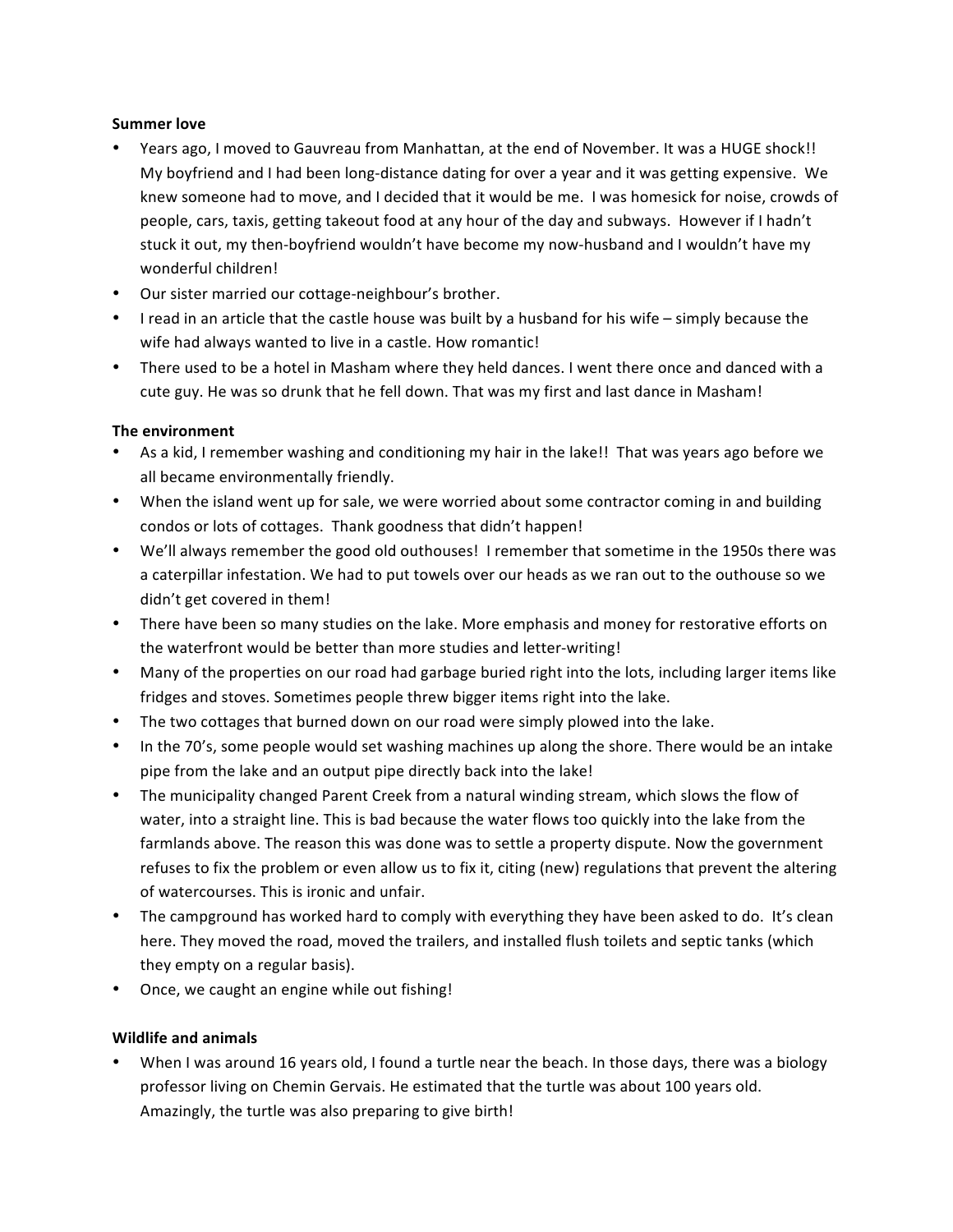- Last summer, my brother caught a 47-inch musky in lac Gauvreau. His picture, along with the musky, was featured in an American publication called *Musky Hunter*. I like to fish for musky too. Musky are more active when the water is warm and are said to be almost twice as active during the full moon.
- My sister was cooking French fries when a hungry mother bear scratched her claw at the kitchen window screen. Her two cubs were next door at our nephew's house. Our quick-thinking nephew distracted the mother bear while my sister ran outside to save her cat!
- Once, we went fishing all night for catfish (mudpout?).
- There used to be lots of cows pasturing near the lake. One summer, one of the cows must have drowned in the lake. We could see a distinctive cow skull and bones lying along the bottom of the lake.
- My husband saved a little kitten from up a tree. The cat was being barked at by dogs. It's 17 years later -and we still have the cat!
- When the lake level gets too high, the loons' nests on the North side of the island get waterlogged and reproduction fails. To prevent this from happening, we built special rafts for the loons to nest in, and got permission to place them on the island's North shore. We did this twice, but both times, the rafts were torn apart. The people who did this didn't understand what the rafts were or why they had been put there. It was very discouraging.
- Lac Gauvreau is a haven of peace. A lake where the majority of people respect nature. We love to see the turtles in Mystery Bay and watch the loons and geese.
- I love to watch the blue herons fishing on my beach in the early morning.
- This weekend, we're having a fishing tournament at the campground. Catch and release. If the fish dies, it doesn't count. I caught a 3.3 pound large-mouth bass. So far, the biggest fish has been a 4.2 pound large-mouth bass.
- The lake is a lot cleaner than it used to be. The kids caught some speckled trout in the Parent Creek this spring.

# **Winter at lac Gauvreau**

- While the lake often brings back memories of summer, there is nothing like walking to the island (instead of swimming!) in the middle of a winter's night, under the moonlight, when it is as bright as day. I have even witnessed an *aurora borealis*!
- Winter at Lake Gauvreau was challenging in the early weeks of 1998 a.k.a. the Ice Storm. I remember spending a week without power- and treacherous, ice-covered roads.
- One of my early memories of lac Gauvreau was cross country skiing around the lake during my first winter. I thought that I was all alone out on the lake, when, lo and behold, I came upon a massive two-rink skating party, complete with dozens of guests, a bonfire, food, and plenty of good cheer! I thought – how cool is this? It turned out to be an annual charitable event, to boot.
- To get to my place in winter, I have to shovel a very long walkway from the end of the plowed road to my front door. It's definitely worth it  $-1$  love the peace and quiet of the lake in winter.

# **Cherished memories and traditions new and old**

Swimming to the island and back is something I have to do every summer!